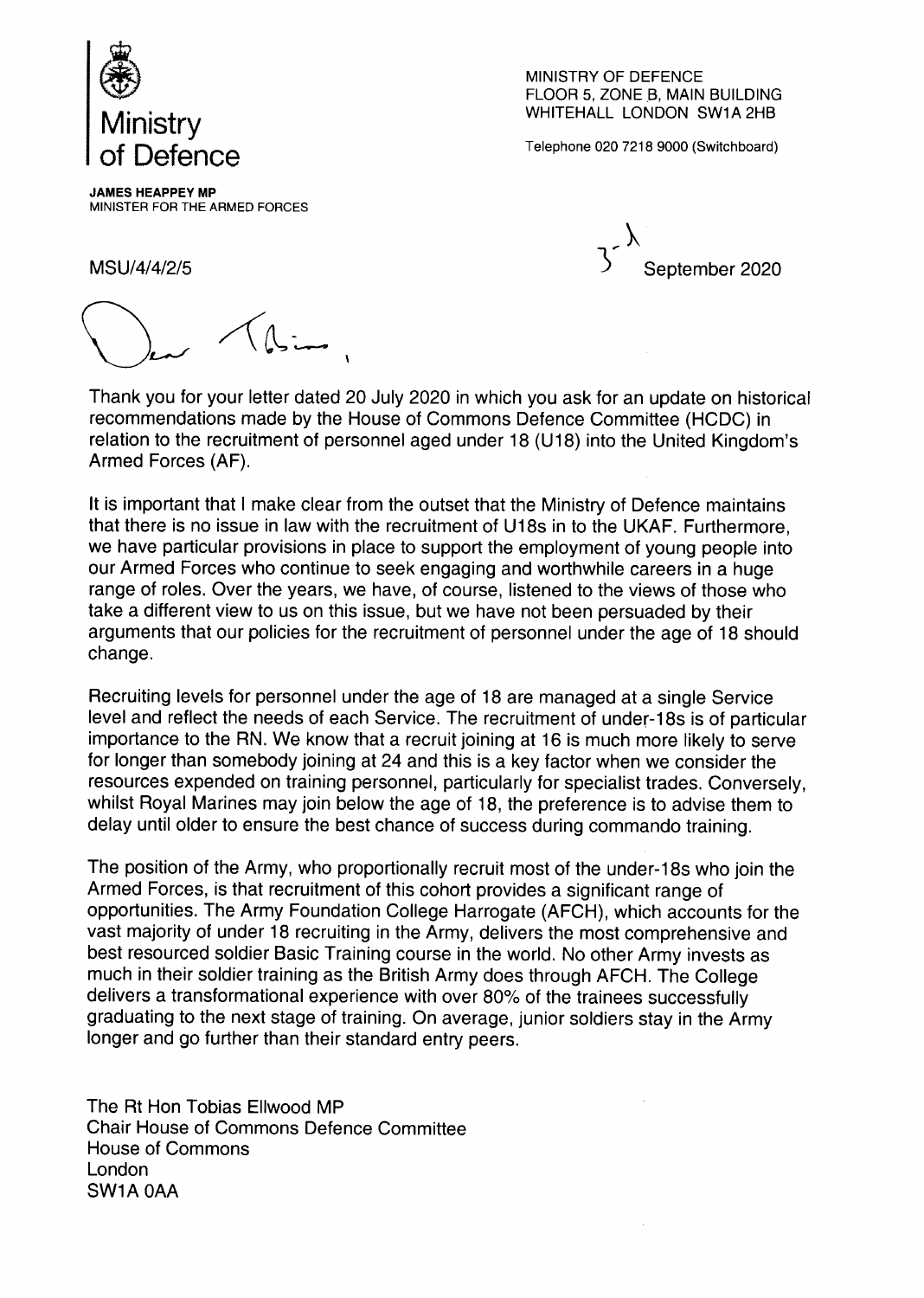Equally, the AFCH was assessed as OFSTED 'Outstanding' during the last inspection in October 2017 in all three categories (Outcomes for recruits and trainees, Quality of Welfare & Duty of Care, and the Effectiveness of Leadership & Management). It meets all the requirements of the Education and Skills Act 2008, offering a first-class education programme that results in many young people gaining qualifications that they would not have obtained otherwise.

It is important to note that whilst some 28% of new entrants to the Army are under 18, of these, around 97% are over 17% and some 99% are at least 17 $\frac{1}{2}$  by the time they complete Phase 2. By the time personnel are inducted to their unit, most are 18.

Turning to the Royal Air Force (RAF), those under the age of 18 are not eligible for Officer roles in any branch of the Service. In terms of Other Ranks recruitment, approximately 90% of each yearly intake is made up of those aged 18 or over. Therefore, due to the relatively low number of U18s recruited into the RAF each year, there are currently no plans or anticipated requirement to conduct a review of the potential impact of raising the recruitment age to 18.

In your letter you talk of a 'dependency' of recruiting personnel under the age of 18. I think this is very much a matter of perspective. We of course need to maintain strong fighting forces capable of carrying out a range of tasks and operational deployments, and our younger cohorts have a role to play in that. At the same time, we are uniquely positioned to offer them outstanding training and career opportunities which in many cases are transferable to roles outside of the Services. I can assure you that the welfare of these young people is paramount; we are externally audited by organisations such as OFSTED, and as you will see, have achieved outstanding results.

JAMES HEAPPEY MP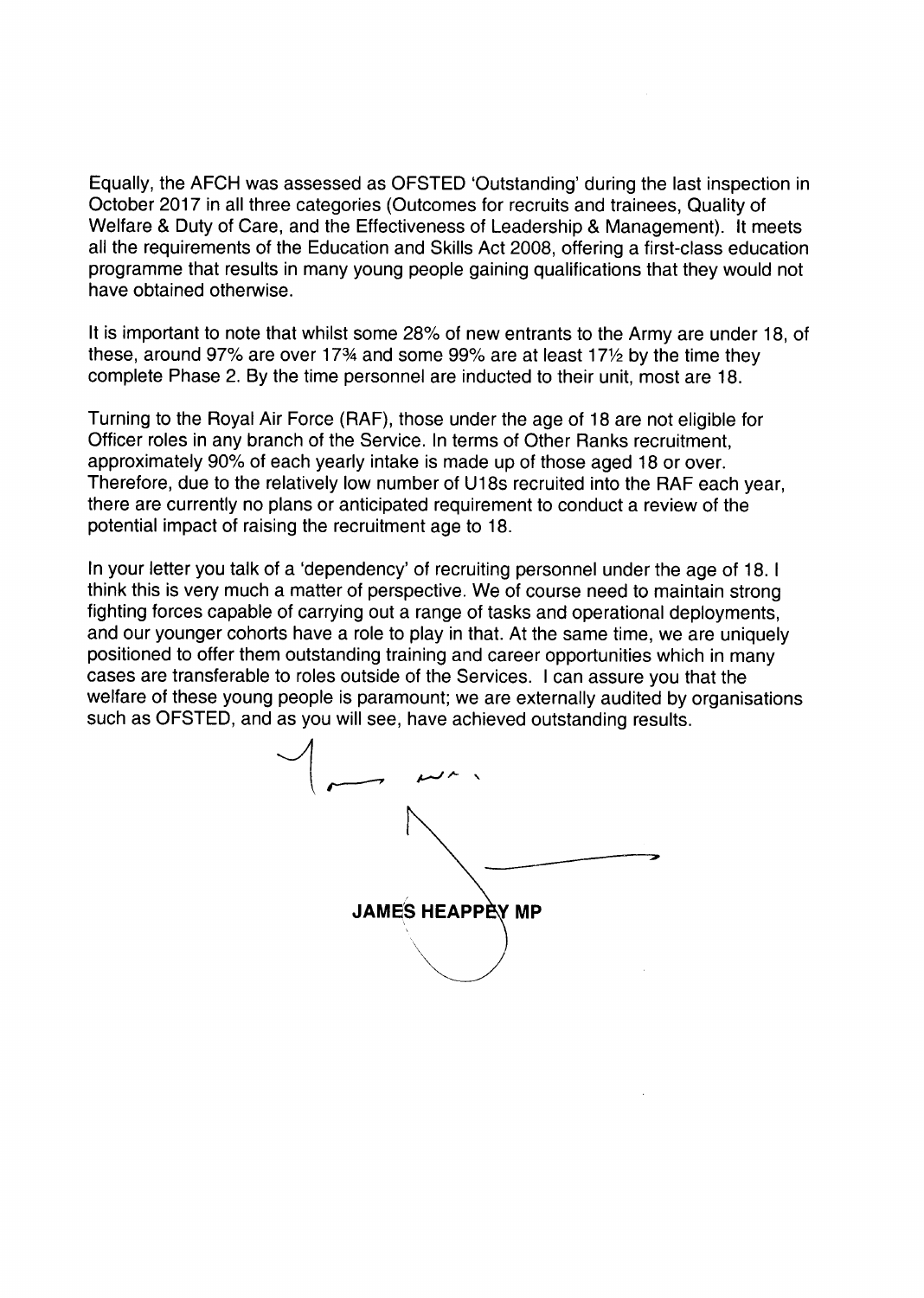

## **Defence Committee**

Chair, Rt Hon Tobias Ellwood MP Committee Office, House of Commons, London SW1A 0AA 020 7219 6872 defcom@parliament.uk www.parliament.uk/defcom

**Rt Hon Ben Wallace MP Secretary of State for Defence Ministry of Defence Main Building** Whitehall London SW1A 2HB

20 July 2020

Recent discussions with third sector stakeholders have reminded me that over the years the Defence Committee has made a number of recommendations on the issue of under-18 recruitment, and I would be grateful if you could provide an update on developments in this area, taking account of the following points:

The Committee's Third Report of Session 2004-05, Duty of Care, HC 63, included a  $\bullet$ recommendation that "MoD examine the potential impact of raising the recruitment age for all three Services to 18" (para 62).

The Department's response, Cm 6620, did not address the recommendation, instead setting out a number of reasons why the MoD found under-18 recruitment useful. There has been no review of the potential impact of raising the recruitment age. The only relevant recent review of the policy—the Army's 2019 'Junior Entry Review'—did not examine the feasibility of a transition to all-adult armed forces, and did not engage with nongovernmental stakeholders.

The Committee's Fifth Report of Session 2013-14, The Armed Forces Covenant in Action? Part 4: Education of Service Personnel, HC 185, welcomed the Armed Forces' provision of challenging and constructive education and employment opportunities for young people, but asked why the Army was so dependent on recruiting personnel aged under 18 compared to the other two Services and whether steps were being taken to reduce this dependency (para 13). The Committee also recommended that the MoD "should carry out a thorough cost-benefit analysis of the policy of recruiting Armed Forces personnel under the age of 18 years old" (para 24).

The Department's response, HC 759, promised to carry out the cost-benefit analysis, which was published in 2014. The then Chair referred the analysis to the NAO, which found that it contained major flaws and did not support the MoD's assertions about the costeffectiveness of the policy; assertions which the Department subsequently withdrew.